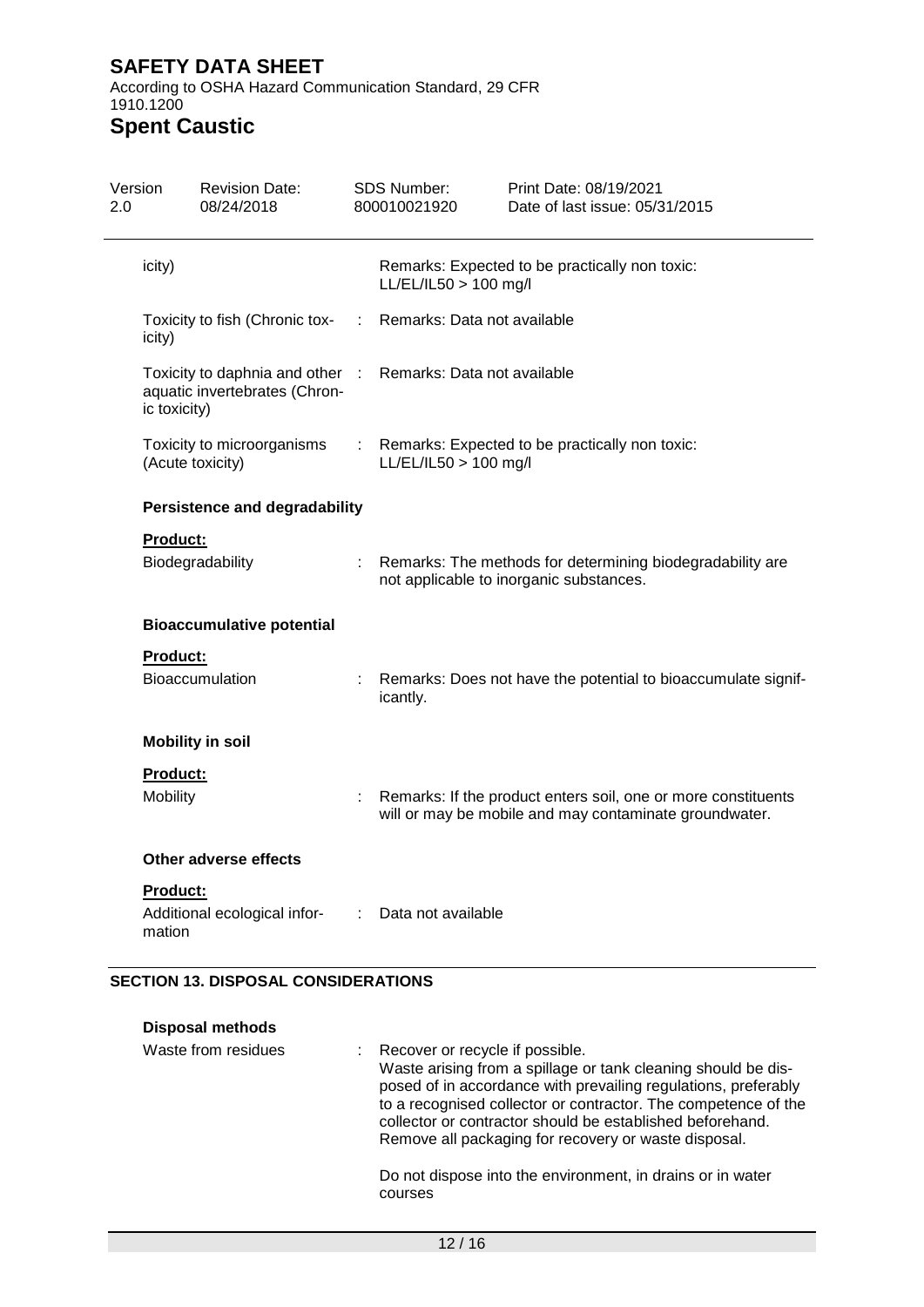According to OSHA Hazard Communication Standard, 29 CFR 1910.1200

# **Spent Caustic**

| Version                | <b>Revision Date:</b>                      | SDS Number:<br>VRAM00036                                                                                                                                                                     | Print Date: 4/01/2022<br>Date of last issue: 4/01/2022                                                    |
|------------------------|--------------------------------------------|----------------------------------------------------------------------------------------------------------------------------------------------------------------------------------------------|-----------------------------------------------------------------------------------------------------------|
|                        |                                            | water.                                                                                                                                                                                       | Waste product should not be allowed to contaminate soil or                                                |
| Contaminated packaging |                                            | Dispose in accordance with prevailing regulations, preferably<br>to a recognized collector or contractor. The competence of<br>the collector or contractor should be established beforehand. |                                                                                                           |
|                        | <b>Local legislation</b><br><b>Remarks</b> |                                                                                                                                                                                              | : Disposal should be in accordance with applicable regional,<br>national, and local laws and regulations. |

### **SECTION 14. TRANSPORT INFORMATION**

### **National Regulations**

#### **US Department of Transportation Classification (49 CFR Parts 171-180)**  $UN/ID/NA$  number

| UNIU/INA IIUIIINGI               | . UN JZUU                                    |
|----------------------------------|----------------------------------------------|
| Proper shipping name             | : CORROSIVE LIQUID, BASIC, INORGANIC, N.O.S. |
|                                  | (Sodium Hydroxide, Sodium Sulfide)           |
| Class                            | : 8                                          |
| Packing group                    | : II                                         |
| Labels                           | : 8                                          |
| <b>ERG Code</b>                  | 154                                          |
| Marine pollutant                 | no                                           |
| <b>International Regulations</b> |                                              |
|                                  |                                              |

| <b>IATA-DGR</b>      |                                                                                    |
|----------------------|------------------------------------------------------------------------------------|
| UN/ID No.            | $:$ UN 3266                                                                        |
| Proper shipping name | : CORROSIVE LIQUID, BASIC, INORGANIC, N.O.S.<br>(Sodium Hydroxide, Sodium Sulfide) |
| Class                | : 8                                                                                |
| Packing group        | ÷Ш                                                                                 |
| Labels               | : 8                                                                                |
| <b>IMDG-Code</b>     |                                                                                    |
| UN number            | $\therefore$ UN 3266                                                               |
| Proper shipping name | : CORROSIVE LIQUID, BASIC, INORGANIC, N.O.S.<br>(Sodium Hydroxide, Sodium Sulfide) |
| Class                | : 8                                                                                |
| Packing group        | ÷Ш                                                                                 |
| Labels               | : 8                                                                                |
| Marine pollutant     | no                                                                                 |
|                      |                                                                                    |

#### **Transport in bulk according to Annex II of MARPOL 73/78 and the IBC Code**

| Special precautions | : Special Precautions: Refer to Chapter 7, Handling & Storage, |
|---------------------|----------------------------------------------------------------|
|                     | for special precautions which a user needs to be aware of or   |
|                     | needs to comply with in connection with transport.             |

### **Special precautions for user**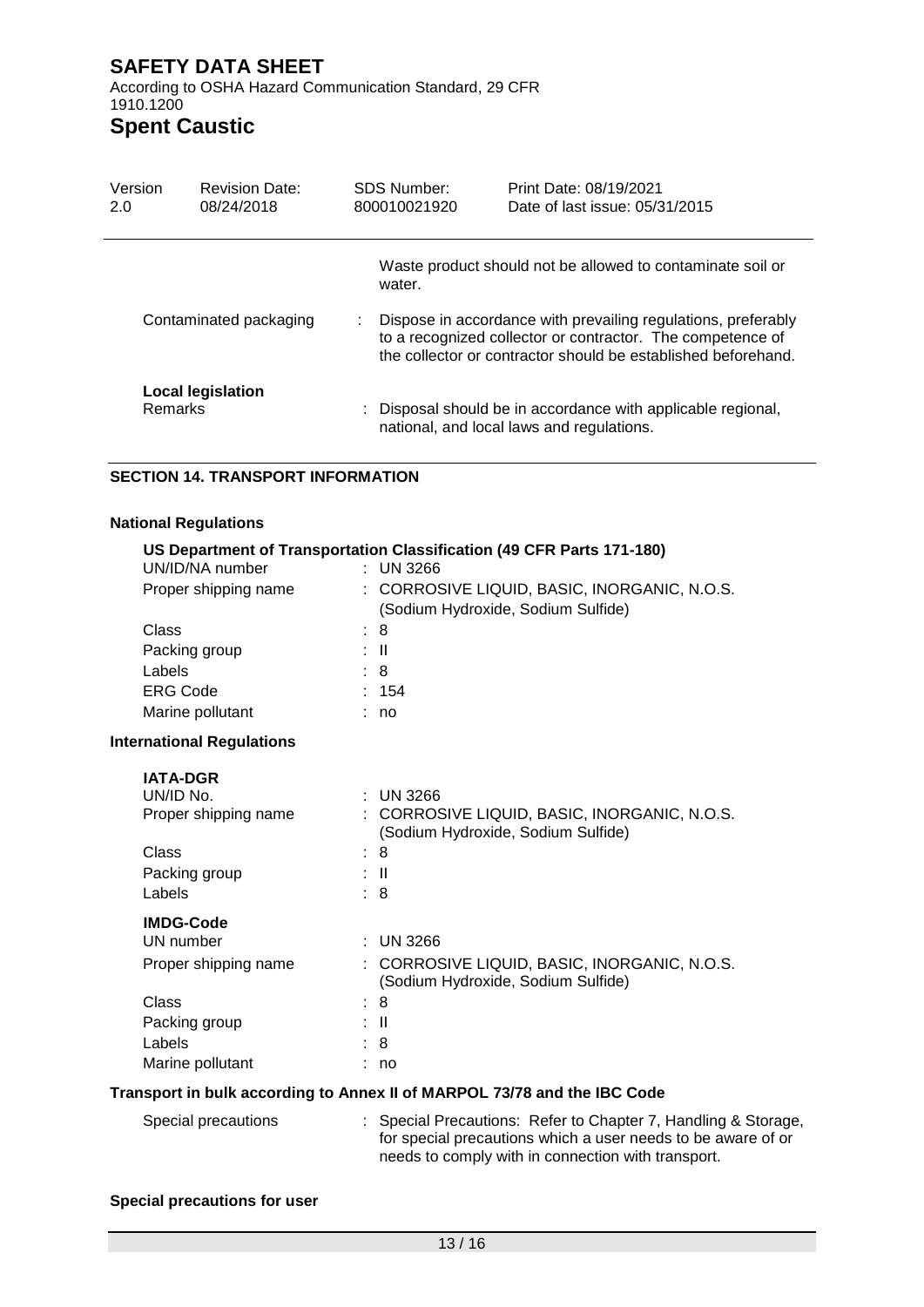According to OSHA Hazard Communication Standard, 29 CFR 1910.1200

# **Spent Caustic**

| Version | <b>Revision Date:</b> | SDS Number: | Print Date: 4/01/2022         |
|---------|-----------------------|-------------|-------------------------------|
| 1 O     | 4/01/2022             | VRAM00036   | Date of last issue: 4/01/2022 |

Not applicable

### **SECTION 15. REGULATORY INFORMATION**

#### **EPCRA - Emergency Planning and Community Right-to-Know Act**

#### **CERCLA Reportable Quantity**

| Components         | CAS-No.   |       | Component RQ   Calculated product RQ |
|--------------------|-----------|-------|--------------------------------------|
|                    |           | (lbs) | (lbs)                                |
| l sodium hvdroxide | 1310-73-2 | 1000  | 5000                                 |

\*: The components with RQs are given for information., Vertex HSSE classifies this material as an "oil" under the CERCLA Petroleum Exclusion, therefore releases to the environment are not reporta-ble under CERCLA.

#### **SARA 304 Extremely Hazardous Substances Reportable Quantity**

This material does not contain any components with a section 304 EHS RQ.

#### **SARA 302 Extremely Hazardous Substances Threshold Planning Quantity**

This material does not contain any components with a section 302 EHS TPQ.

| SARA 311/312 Hazards | <b>.</b> | Corrosive to metals<br>Skin corrosion or irritation                                                                                                                                     |
|----------------------|----------|-----------------------------------------------------------------------------------------------------------------------------------------------------------------------------------------|
| <b>SARA 313</b>      | t.       | This material does not contain any chemical components with<br>known CAS numbers that exceed the threshold (De Minimis)<br>reporting levels established by SARA Title III, Section 313. |

#### **Clean Water Act**

The following Hazardous Chemicals are listed under the U.S. CleanWater Act, Section 311, Table 117.3:

sodium hydroxide 1310-73-2 20 %

#### **US State Regulations**

# **Pennsylvania Right To Know** sodium hydroxide 1310-73-2 **California Prop. 65** This product does not contain any chemicals known to State of California to cause cancer, birth

defects, or any other reproductive harm.

### **California List of Hazardous Substances**

sodium hydroxide 1310-73-2 **Other regulations:**

The regulatory information is not intended to be comprehensive. Other regulations may apply to this material.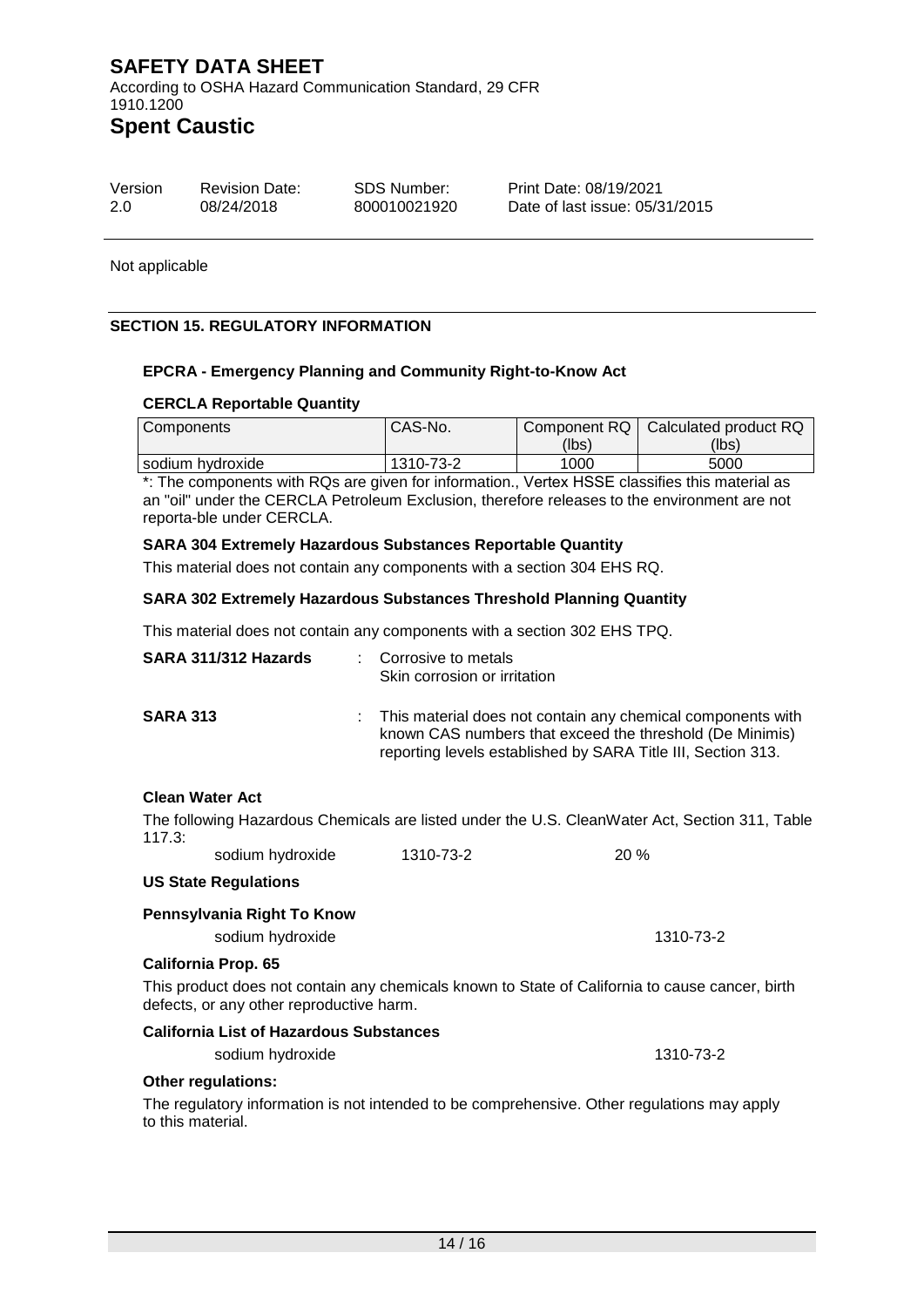According to OSHA Hazard Communication Standard, 29 CFR 1910.1200

# **Spent Caustic**

| Version | <b>Revision Date:</b> | <b>SDS Number:</b> | <b>Print Date</b> |
|---------|-----------------------|--------------------|-------------------|
| 1.0     | 4/01/2022             | VRAM00036          | Date of las       |

 $: 4/01/2022$ st issue: 4/01/2022

### **SECTION 16. OTHER INFORMATION**

### **Further information**

NFPA Rating (Health, Fire, Reac-3, 1, 0 tivity)

#### **Full text of other abbreviations**

| ACGIH<br>OSHA Z-1<br>ACGIH / C<br>OSHA Z-1 / TWA<br>Abbreviations and Acronyms |  | USA. ACGIH Threshold Limit Values (TLV)<br>USA. Occupational Exposure Limits (OSHA) - Table Z-1 Lim-<br>its for Air Contaminants<br>Ceiling limit<br>8-hour time weighted average<br>The standard abbreviations and acronyms used in this docu-<br>ment can be looked up in reference literature (e.g. scientific<br>dictionaries) and/or websites.                                                                                                                                                                                                                                                                                                                                                                                                                                                                                                                                                                                                                                                                                                                                                                                                                                                                                                                                                                                                                                                                                                                                           |
|--------------------------------------------------------------------------------|--|-----------------------------------------------------------------------------------------------------------------------------------------------------------------------------------------------------------------------------------------------------------------------------------------------------------------------------------------------------------------------------------------------------------------------------------------------------------------------------------------------------------------------------------------------------------------------------------------------------------------------------------------------------------------------------------------------------------------------------------------------------------------------------------------------------------------------------------------------------------------------------------------------------------------------------------------------------------------------------------------------------------------------------------------------------------------------------------------------------------------------------------------------------------------------------------------------------------------------------------------------------------------------------------------------------------------------------------------------------------------------------------------------------------------------------------------------------------------------------------------------|
|                                                                                |  | ACGIH = American Conference of Governmental Industrial<br>Hygienists<br>ADR = European Agreement concerning the International<br>Carriage of Dangerous Goods by Road<br>AICS = Australian Inventory of Chemical Substances<br>ASTM = American Society for Testing and Materials<br>BEL = Biological exposure limits<br>BTEX = Benzene, Toluene, Ethylbenzene, Xylenes<br>CAS = Chemical Abstracts Service<br>CEFIC = European Chemical Industry Council<br>CLP = Classification Packaging and Labelling<br>COC = Cleveland Open-Cup<br>DIN = Deutsches Institut fur Normung<br>DMEL = Derived Minimal Effect Level<br>DNEL = Derived No Effect Level<br>DSL = Canada Domestic Substance List<br>$EC = European Commission$<br>EC50 = Effective Concentration fifty<br>ECETOC = European Center on Ecotoxicology and Toxicolo-<br>gy Of Chemicals<br>ECHA = European Chemicals Agency<br>EINECS = The European Inventory of Existing Commercial<br><b>Chemical Substances</b><br>$EL50 = E$ ffective Loading fifty<br><b>ENCS</b> = Japanese Existing and New Chemical Substances<br>Inventory<br>EWC = European Waste Code<br>GHS = Globally Harmonised System of Classification and<br>Labelling of Chemicals<br>IARC = International Agency for Research on Cancer<br>IATA = International Air Transport Association<br>IC50 = Inhibitory Concentration fifty<br>IL50 = Inhibitory Level fifty<br><b>IMDG</b> = International Maritime Dangerous Goods<br>INV = Chinese Chemicals Inventory |